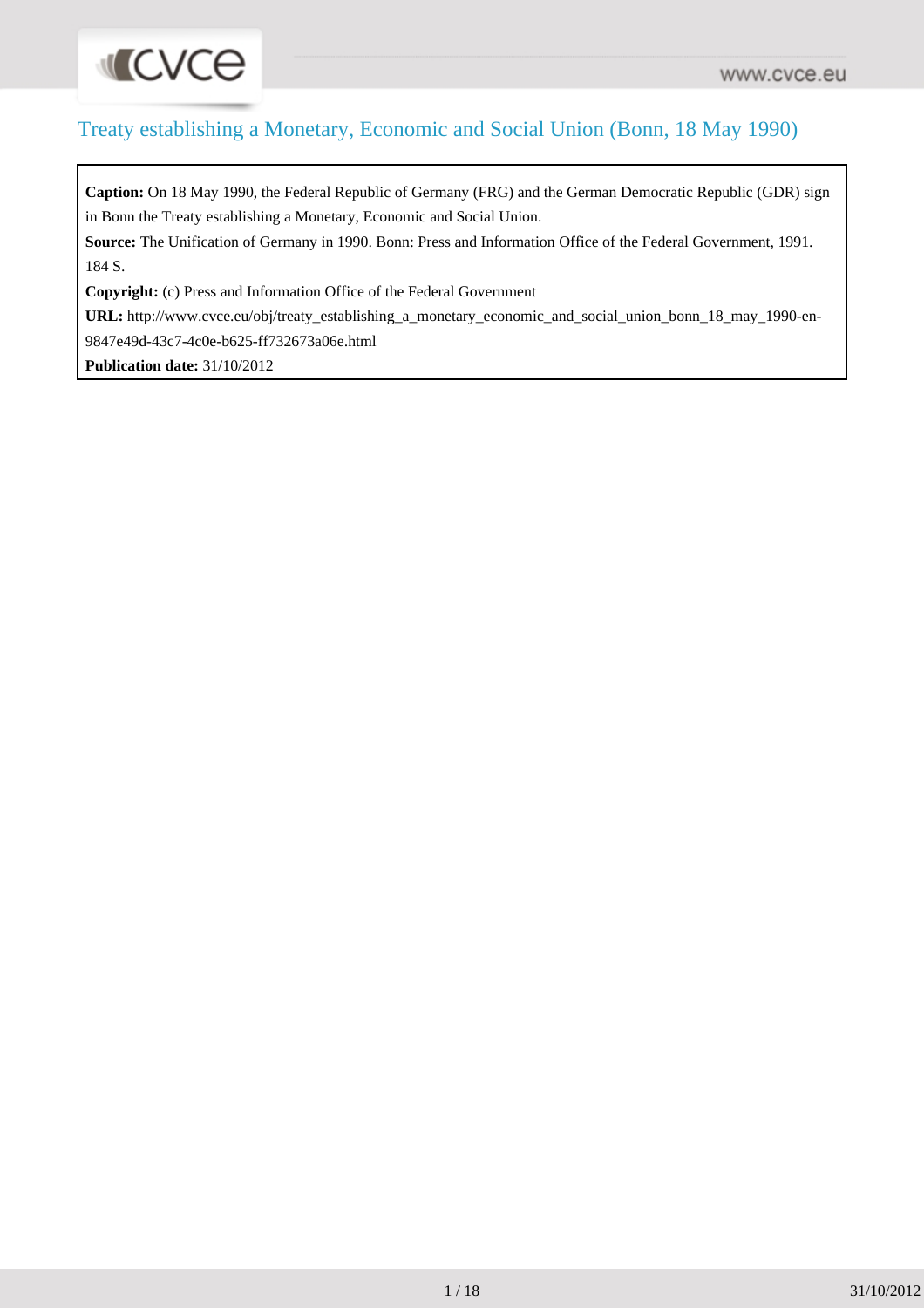

## **Treaty between the Federal Republic of Germany and the German Democratic Republic establishing a Monetary, Economic and Social Union (18 May 1990)**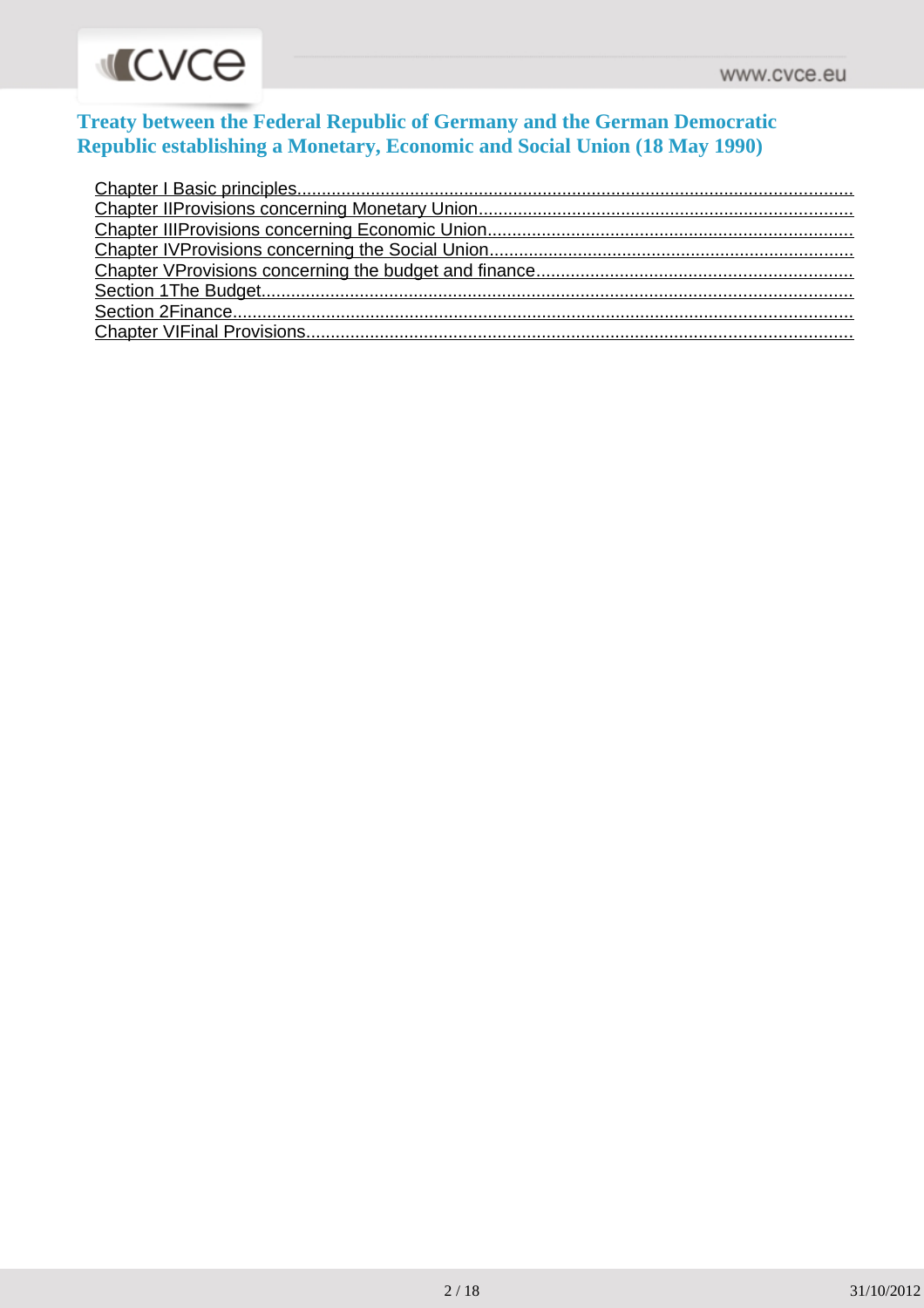

The High Contracting Parties,

Owing to the fact that a peaceful and democratic revolution took place in the German Democratic Republic in the autumn of 1989,

Resolved to achieve in freedom as soon as possible the unity of Germany within a European peace order,

Intending to introduce the social market economy in the German Democratic Republic as the basis for further economic and social development, with social compensation and social safeguards and responsibility towards the environment, and thereby constantly to improve the living and working conditions of its population,

Proceeding from the mutual desire to take an initial significant step through the establishment of a Monetary, Economic and Social Union towards national unity in accordance with Article 23 of the Basic Law of the Federal Republic of Germany as a contribution to European unification, taking into account that the external aspects of establishing unity are the subject of negotiations with the Governments of the French Republic, the Union of Soviet Socialist Republics, the United Kingdom of Great Britain and Northern Ireland and the United States of America,

Recognizing that the establishment of national unity is accompanied by the development of federal structures in the German Democratic Republic,

Realizing that the provisions of this Treaty are intended to safeguard the application of European Community law following the establishment of national unity,

Have agreed to conclude a Treaty establishing a Monetary, Economic and Social Union, containing the following provisions.

**Chapter I Basic principles**

## **Article 1 Subject of the Treaty**

(1) The Contracting Parties shall establish a Monetary, Economic and Social Union.

(2) Starting on 1 July 1990 the Contracting Parties shall constitute a Monetary Union comprising a unified currency area and with the Deutsche Mark as the common currency. The Deutsche Bundesbank shall be the central bank in this currency area. The liabilities and claims expressed in Mark of the German Democratic Republic shall be converted into Deutsche Mark in accordance with this Treaty.

(3) The basis of the Economic Union shall be the social market economy as the common economic system of the two Contracting Parties. It shall be determined particularly by private ownership, competition, free pricing and, as a basic principle, complete freedom of movement of labour, capital, goods and services; this shall not preclude the legal admission of special forms of ownership providing for the participation of public authorities or other legal entities in trade and commerce as long as private legal entities are not subject to discrimination. It shall take into account the requirements of environmental protection.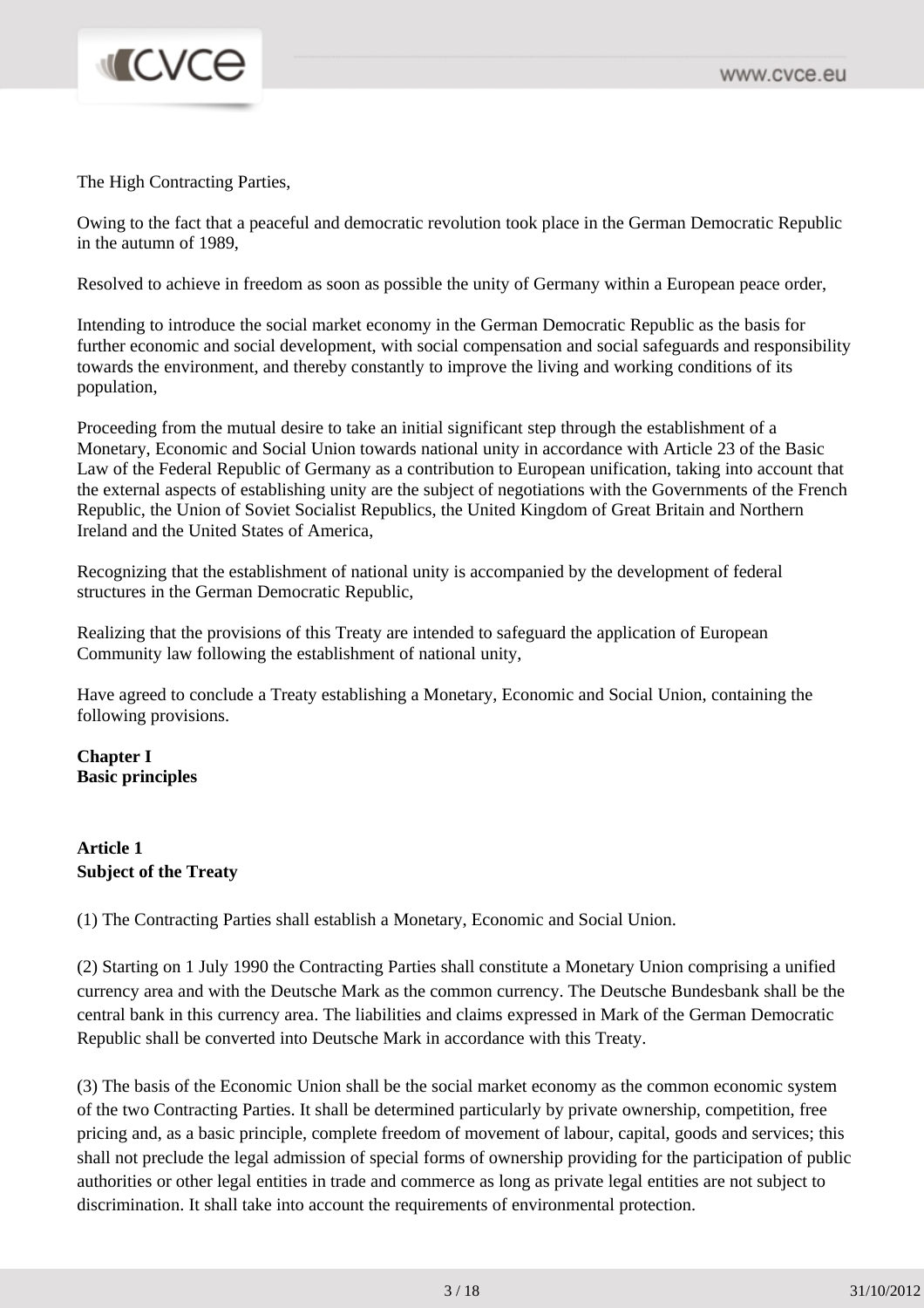(4) The Social Union together with the Monetary and Economic Union shall form one entity. It shall be characterized in particular by a system of labour law that corresponds to the social market economy and a comprehensive system of social security based on merit and social justice.

## **Article 2 Principles**

(1) The Contracting Parties are committed to a free, democratic, federal and social basic order governed by the rule of law. To ensure the rights laid down in or following from this Treaty, they shall especially guarantee freedom of contract, freedom to exercise a trade, freedom of establishment and occupation, and freedom of movement of Germans in the entire currency area, freedom to form associations to safeguard and enhance working and economic conditions and, in accordance with Annex IX, ownership of land and means of production by private investors.

(2) Contrary provisions of the Constitution of the German Democratic Republic relating to its former socialist social and political system shall no longer be applied.

## **Article 3 Legal Basis**

The establishment of a Monetary Union and the currency conversion shall be governed by the agreed provisions listed in Annex I. Pending the establishment of Monetary Union, the legislation of the Federal Republic of Germany concerning currency, credit, money and coinage as well as economic and social union referred to in Annex II shall be implemented in the German Democratic Republic; thereafter, it shall apply, as amended, in the entire currency area according to Annex II, unless this Treaty provides otherwise. The Deutsche Bundesbank, the Federal Banking Supervisory Office and the Federal Insurance Supervisory Office shall exercise the authority accorded to them under this Treaty and said legislation in the entire area of application of this Treaty.

## **Article 4 Legal Adjustments**

(1) Legal adjustments in the German Democratic Republic necessitated by the establishment of the Monetary, Economic and Social Union shall be governed by the principles laid down in Article 2 (1) and the guidelines agreed in the Protocol; legislation remaining in force shall be interpreted and applied in accordance with said principles and guidelines. The German Democratic Republic shall repeal or amend the legislation referred to in Annex III and adopt the new legislation referred to in Annex IV prior to the establishment of Monetary Union, provided that no other time limit is fixed in the Treaty or in the Annexes.

(2) The proposed amendments to legislation in the Federal Republic of Germany are listed in Annex V. The proposed legislative adjustments in the German Democratic Republic are listed in Annex VI.

(3) In the transmission of personal data, the principles contained in Annex VII shall apply.

## **Article 5 Administrative Assistance**

The authorities of the Contracting Parties shall, subject to the provisions of domestic law, assist each other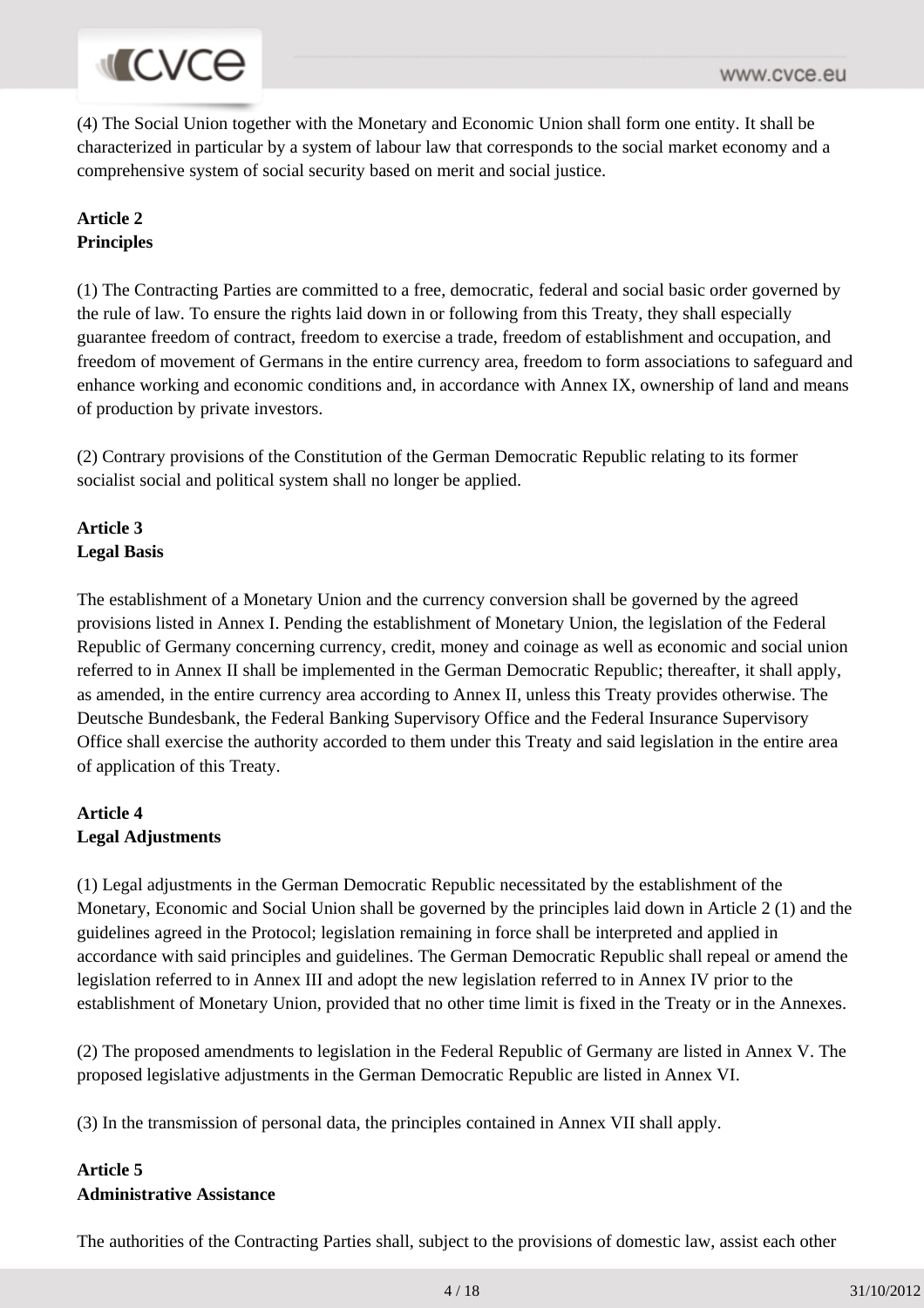in the implementation of this Treaty. Article 32 of the Treaty shall remain unaffected.

#### **Article 6 Recourse to the Courts**

**ILCVCe** 

(1) Should any person's rights guaranteed by or following from this Treaty be violated by public authority he shall have recourse to the courts. In so far as no other jurisdiction has been established, recourse shall be to the ordinary courts.

(2) The German Democratic Republic shall guarantee recourse to the courts, including recourse for provisional court protection. In the absence of special courts for public-law disputes, special arbitration courts shall be set up at ordinary courts. Jurisdiction for such disputes shall be concentrated at specific regional and district courts.

(3) Pending the establishment of a special labour jurisdiction, legal disputes between employers and employees shall be settled by neutral arbitration bodies to be composed of an equal number of employers and employees and a neutral chairman. Their decisions shall be appealable.

(4) The German Democratic Republic shall permit free arbitration in the field of private law.

#### **Article 7 Arbitral Tribunal**

(1) Disputes concerning the interpretation or application of this Treaty, including the Protocol and the Annexes, shall be settled by the Governments of the two Contracting Parties through negotiation.

(2) If a dispute cannot thus be settled, either Contracting Party may submit the dispute to an arbitral tribunal. Such submission shall be admissible irrespective of whether a court has jurisdiction in accordance with Article 6 of this Treaty.

(3) The arbitral tribunal shall be composed of a chairman and four members. Within a period of one month following the entry into force of this Treaty, the Government of each Contracting Party shall appoint two regular and two deputy members. Within the same period, the chairman and the deputy chairman shall be appointed in agreement between the Governments of the two Contracting Parties. If the periods specified in the second and third sentences have not been observed, the necessary appointments shall be made by the President of the Court of Justice of the European Communities.

(4) The period of office shall be two years.

(5) The chairman and members of the arbitral tribunal shall exercise their office independently and free from instructions. Before commencing their activities, the chairman and members of the arbitral tribunal shall undertake to carry out their duties independently and conscientiously and to observe confidentiality.

(6) The provisions governing the convening and the procedure of the arbitral tribunal are laid down in Annex VIII.

#### **Article 8 Intergovernmental Committee**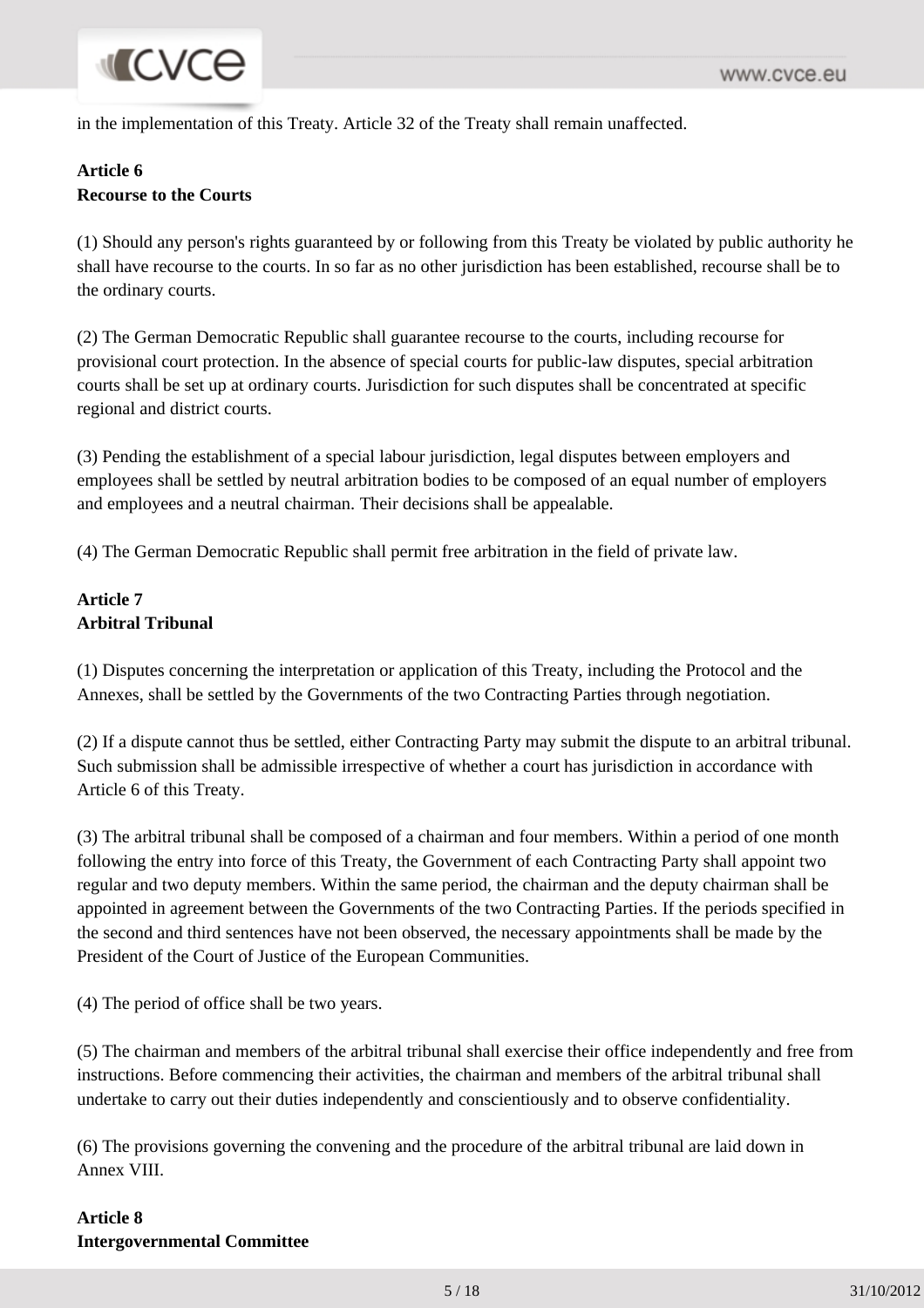

The Contracting Parties shall appoint an Intergovernmental Committee. The Committee shall discuss - and where necessary reach agreement on - questions relating to the implementation of the Treaty. The tasks of the Committee shall include the settlement of disputes under Article 7 (1) of the Treaty.

## **Article 9 Amendments to the Treaty**

Should amendments or additions to this Treaty appear necessary in order to achieve any of its aims, such amendments or additions shall be agreed between the Contracting Parties.

#### **Chapter II Provisions concerning Monetary Union**

### **Article 10 Prerequisites and Principles**

(1) Through the establishment of a Monetary Union between the Contracting Parties, the Deutsche Mark shall be the means of payment, unit of account and means of deposit in the entire currency area. To this end, the monetary responsibility of the Deutsche Bundesbank as the sole issuing bank for this currency shall be extended to the entire currency area. The issuance of coin shall be the exclusive right of the Federal Republic of Germany.

(2) Enjoyment of the advantages of Monetary Union presupposes a stable monetary value for the economy of the German Democratic Republic, while currency stability must be maintained in the Federal Republic of Germany. The Contracting Parties shall therefore choose conversion modalities which do not cause any inflationary tendencies in the entire area of the Monetary Union and which at the same time increase the competitiveness of enterprises in the German Democratic Republic.

(3) The Deutsche Bundesbank, by deploying its instruments on its own responsibility and, pursuant to Section 12 of the Bundesbank Act, independent of instructions from the Governments of the Contracting Parties, shall regulate the circulation of money and credit supply in the entire currency area with the aim of safeguarding the currency.

(4) Monetary control presupposes that the German Democratic Republic establishes a free-market credit system. This shall include a system of commercial banks operating according to private-sector principles, with competing private, cooperative and public-law banks, as well as a free money and a free capital market and non-regulated interest-rate fixing on financial markets.

(5) To achieve the aims described in paragraphs 1 to 4 above, the Contracting Parties shall, in accordance with the provisions laid down in Annex I, agree on the following principles for Monetary Union:

- With effect from 1 July 1990 the Deutsche Mark shall be introduced as currency in the German Democratic Republic. The banknotes issued by the Deutsche Bundesbank and denominated in Deutsche Mark, and the federal coins issued by the Federal Republic of Germany and denominated in Deutsche Mark or Pfennig, shall be sole legal tender from 1 July 1990.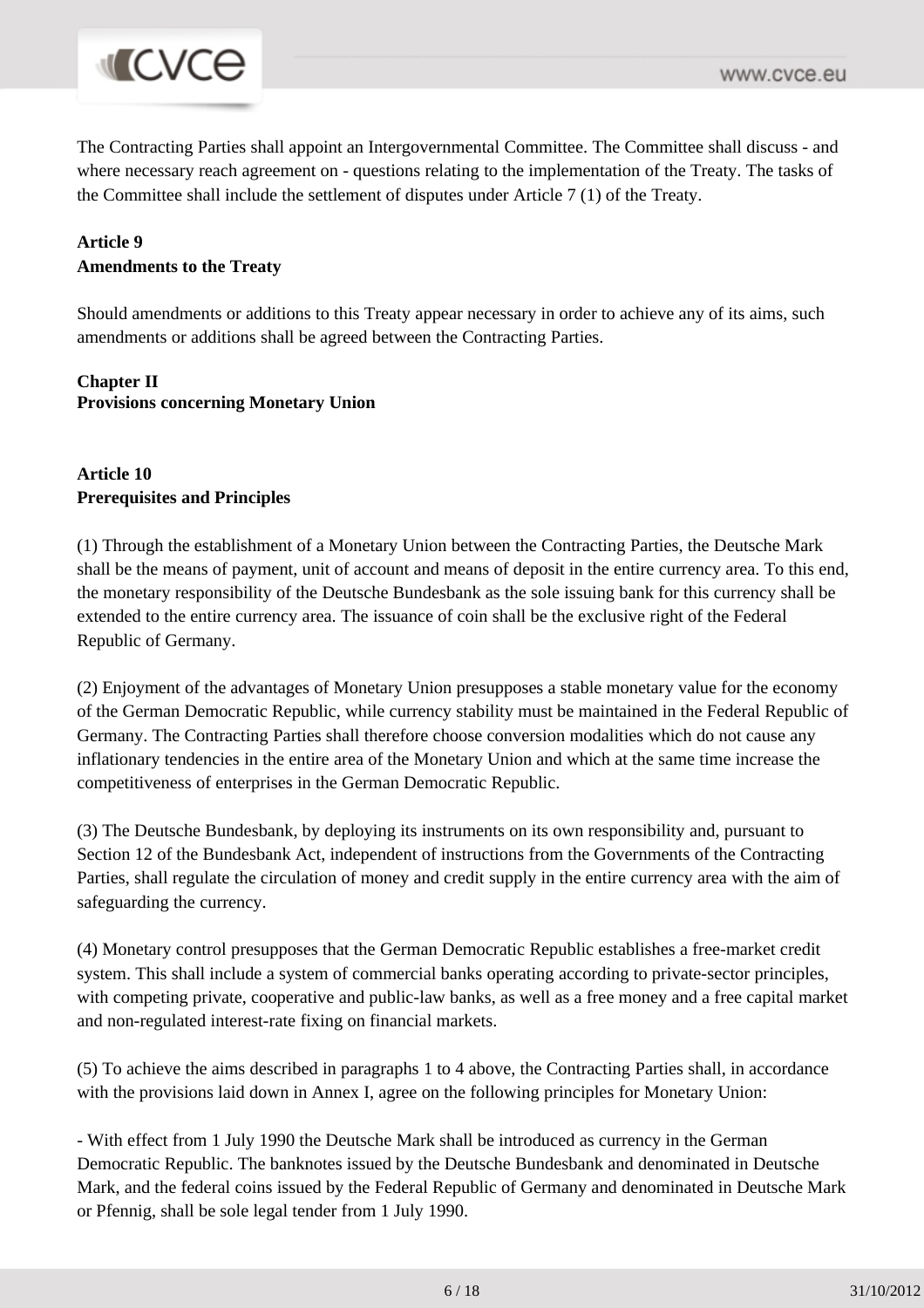# **ILCVCe**

- Wages, salaries, grants, pensions, rents and leases as well as other recurring payments shall be converted at a rate of one to one.

- All other claims and liabilities denominated in Mark of the German Democratic Republic shall be converted to Deutsche Mark at the rate of two to one.

- The conversion of banknotes and coin denominated in Mark of the German Democratic Republic shall only be possible for persons or agencies domiciled in the German Democratic Republic via accounts with financial institutions in the German Democratic Republic into which the cash amounts to be converted may be paid.

- Deposits with financial institutions held by individuals domiciled in the German Democratic Republic shall be converted upon application at a rate of one to one up to certain limits, there being a differentiation according to the age of the beneficiaries. - Special regulations shall apply to deposits of persons domiciled outside the German Democratic Republic.

- Action shall be taken against abuse.

(6) Following an inventory of publicly owned assets and their earning power and following their primary use for the structural adaptation of the economy and for the recapitalization of the budget, the German Democratic Republic shall ensure where possible that a vested right to a share in publicly owned assets can be granted to savers at a later date for the amount reduced following conversion at a rate of two to one.

(7) The Deutsche Bundesbank shall exercise the powers accorded it by this Treaty and by the Deutsche Bundesbank Act in the entire currency area. It shall establish for this purpose a provisional office in Berlin with up to fifteen branches in the German Democratic Republic, which shall be located in the premises of the State Bank of the German Democratic Republic.

#### **Chapter III Provisions concerning Economic Union**

#### **Article 11 Economic Policy Foundations**

(1) The German Democratic Republic shall ensure that its economic and financial policy measures are in harmony with the social market system. Such measures shall be introduced in such a way that, within the framework of the market economy system, they are at the same time conducive to price stability, a high level of employment and foreign trade equilibrium, and thus steady and adequate economic growth.

(2) The German Democratic Republic shall create the basic conditions for the development of market forces and private initiative in order to promote structural change, the creation of modern jobs, a broad basis of small and medium-sized companies and liberal professions, as well as environmental protection. The corporate legal structure shall be based on the principles of the social market economy described in Article 1 of this Treaty, enterprises being free to decide on products, quantities, production processes, investment, employment, prices and utilization of profits.

(3) The German Democratic Republic, taking into consideration the foreign trade relations that have evolved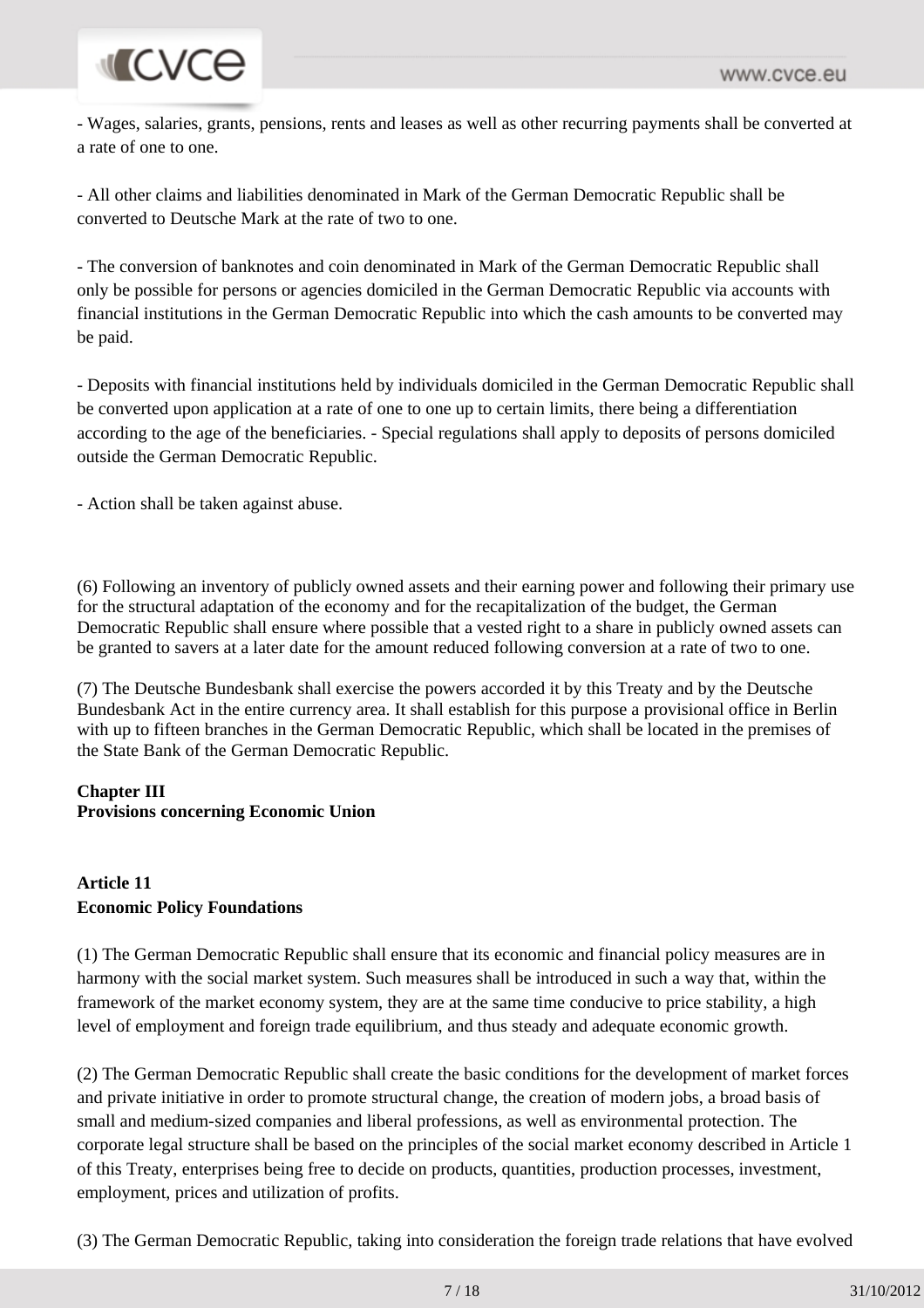# **INCVCe**

with the member countries of the Council for Mutual Economic Assistance, shall progressively bring its policy into line with the law and the economic policy goals of the European Communities.

(4) In decisions which affect the economic policy principles referred to in paragraphs 1 and 2 above, the Government of the German Democratic Republic shall reach agreement with the Government of the Federal Republic of Germany within the framework of the Intergovernmental Committee appointed in accordance with Article 8 of this Treaty.

## **Article 12 Intra-German Trade**

(1) The Berlin Agreement of 20 September 1951 concluded between the Contracting Parties shall be amended in view of Monetary and Economic Union. The clearing system established by that Agreement shall be ended and the swing shall be finally balanced. Outstanding obligations shall be settled in Deutsche Mark.

(2) The Contracting Parties shall guarantee that goods which do not originate in the Federal Republic of Germany or the German Democratic Republic are transported across the intra-German border in accordance with a customs monitoring procedure.

(3) The Contracting Parties shall endeavour to create as soon as possible the preconditions for complete abolition of controls at the intra-German border.

## **Article 13 Foreign Trade and Payments**

(1) In its foreign trade, the German Democratic Republic shall take into account the principles of free world trade, as expressed in particular in the General Agreement on Tariffs and Trade. The Federal Republic of Germany shall make its experience fully available for the further integration of the economy of the German Democratic Republic into the world economy.

(2) The existing foreign trade relations of the German Democratic Republic, in particular its contractual obligations towards the countries of the Council for Mutual Economic Assistance, shall be respected. They shall be further developed and extended in accordance with free-market principles, taking account of the facts established by Monetary and Economic Union and the interests of all involved. Where necessary, the German Democratic Republic shall adjust existing contractual obligations in the light of those facts, in agreement with its partners.

(3) The Contracting Parties shall cooperate closely in advancing their foreign trade interests, with due regard for the jurisdiction of the European Communities.

## **Article 14 Structural Adjustment of Enterprises**

In order to promote the necessary structural adjustment of enterprises in the German Democratic Republic, the Government of the German Democratic Republic shall, for a transitional period and subject to its budgetary means, take measures to facilitate a swift structural adjustment of enterprises to the new market conditions. The Governments of the Contracting Parties shall agree on the specific nature of these measures.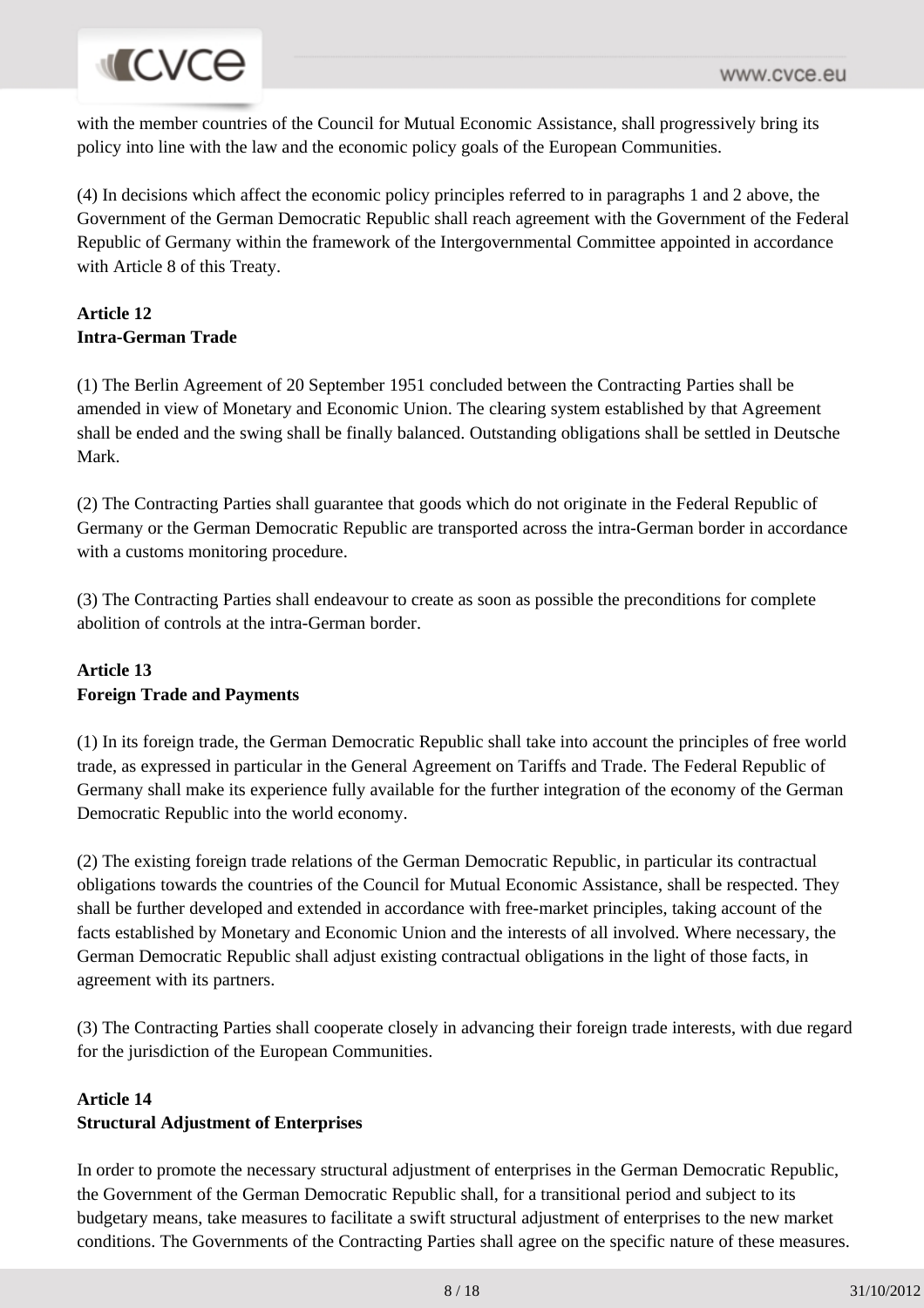# **MCVCe**

The objective shall be to strengthen the competitiveness of enterprises on the basis of the social market economy and to build up, through the development of private initiative, a diversified, modern economic structure in the German Democratic Republic, with as many small and medium-sized enterprises as possible, and thereby to create the basis for increased growth and secure jobs.

## **Article 15 Agriculture and Food Industry**

(1) Because of the crucial importance of the European Community rules for the agriculture and food industry, the German Democratic Republic shall introduce a price support and external protection scheme in line with the EC market regime so that agricultural producer prices in the German Democratic Republic become adjusted to those in the Federal Republic of Germany. The German Democratic Republic shall not introduce levies or refunds vis-à-vis the European Community, subject to reciprocity.

(2) For categories of goods in respect of which it is not possible to introduce a full price support system immediately upon the entry into force of this Treaty, transitional arrangements may be applied. Pending the legal integration of the agriculture and food industry of the German Democratic Republic into the EC agricultural market, specific quantitative restriction mechanisms shall be allowed for sensitive agricultural products in trade between the Contracting Parties.

(3) Without prejudice to the measures to be taken under Article 14 of this Treaty, the German Democratic Republic shall, within the limits of its budgetary means and for a transitional period, take suitable measures to promote the structural adaptation in the agriculture and food industry which is necessary to improve the competitiveness of enterprises, to achieve environmentally acceptable and quality-based production, and to avoid surpluses.

(4) The Governments of the Contracting Parties shall agree on the specific nature of the measures referred to in paragraphs 2 and 3 above.

## **Article 16 Protection of the Environment**

(1) The protection of human beings, animals and plants, soil, water, air, the climate and landscape as well as cultural and other material property against harmful environmental influences is a major objective of both Contracting Parties. They shall pursue this objective on the basis of prevention, the polluter pays principle, and cooperation. Their aim is the rapid establishment of a German Environmental Union.

(2) The German Democratic Republic shall introduce regulations to ensure that, on the entry into force of this Treaty, the safety and environmental requirements applicable in the Federal Republic of Germany are the precondition for the granting of authorizations under environmental law for new plant and installations on its territory. For existing plant and installations the German Democratic Republic shall introduce regulations to bring them up to standard as quickly as possible.

(3) The German Democratic Republic shall, along with the development of the federal structure at Land level and with the establishment of an administrative jurisdiction, adopt the environmental law of the Federal Republic of Germany.

(4) In further shaping a common environmental law, the environmental requirements of the Federal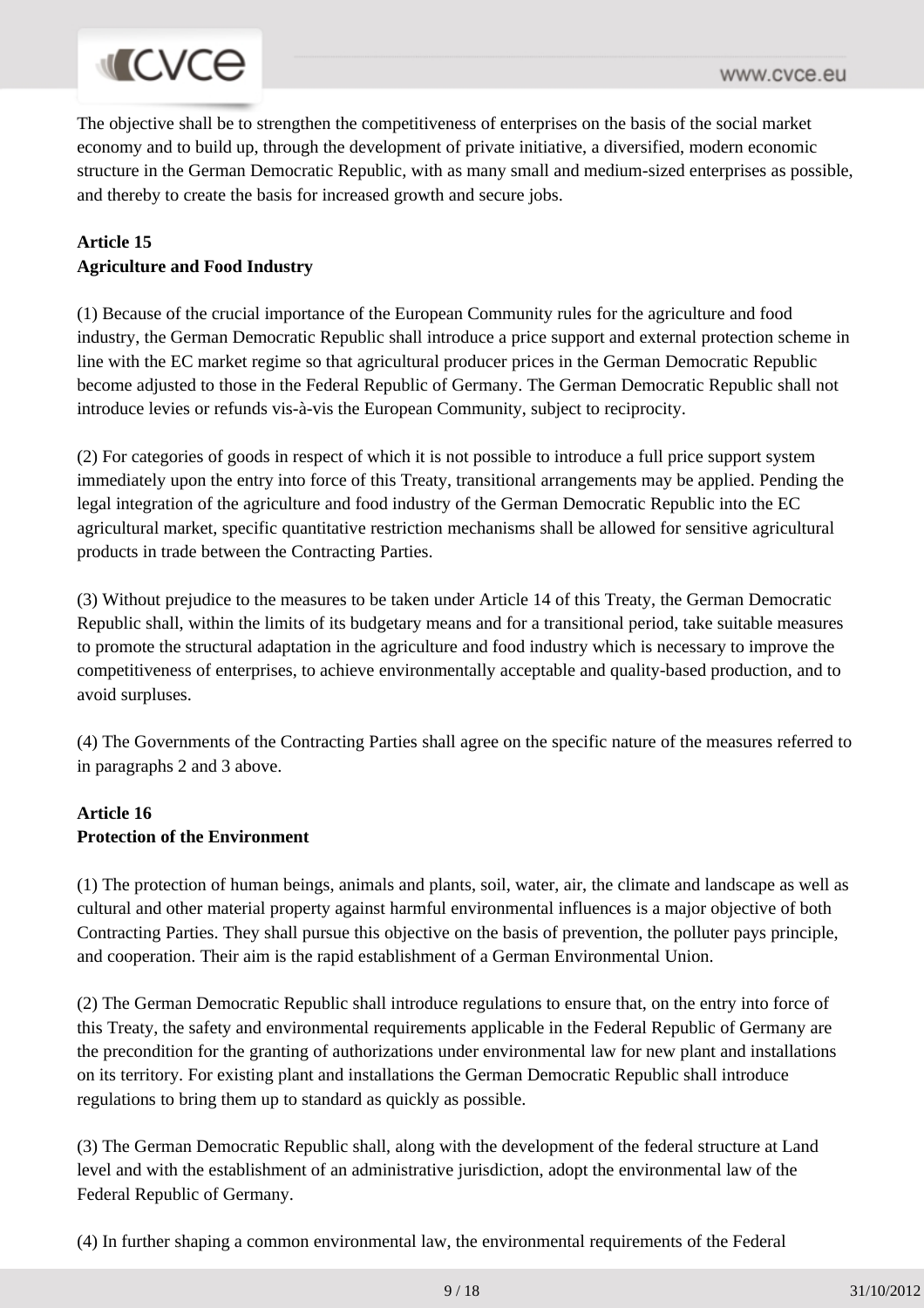

Republic of Germany and the German Democratic Republic shall be harmonized and developed at a high level as quickly as possible.

(5) The German Democratic Republic shall harmonize the provisions governing promotion of environmental protection measures with those of the Federal Republic of Germany.

#### **Chapter IV Provisions concerning the Social Union**

## **Article 17 Principles of Labour Law**

In the German Democratic Republic freedom of association, autonomy in collective bargaining, legislation relating to industrial action, corporate legal structure, codetermination at board level and protection against dismissal shall apply in line with the law of the Federal Republic of Germany; further details are contained in the Protocol on Guidelines and in Annexes II and III.

## **Article 18 Principles of Social Insurance**

(1) The German Democratic Republic shall introduce a structured system of social insurance, to be governed by the following principles:

1. Pension, sickness, accident and unemployment insurance shall each be administered by self-governing bodies under public law subject to legal supervision by the state.

2. Pension, sickness, accident and unemployment insurance including employment promotion shall be financed primarily by contributions. Contributions to pension, sickness and unemployment insurance shall, as a rule, be paid half by the employee and half by the employer in line with the contribution rates applicable in the Federal Republic of Germany, and accident insurance contributions shall be borne by the employer.

3. Wage replacement benefits shall be based on the level of insured earnings.

(2) Initially, pension, sickness and accident insurance shall be administered by a single institution; income and expenditure shall be accounted for separately according to the type of insurance. Separate pension, sickness and accident insurance institutions shall be established, if possible by 1 January 1991. The aim shall be to create an organizational structure for social insurance which corresponds to that of the Federal Republic of Germany.

(3) For a transitional period the present comprehensive compulsory social insurance cover in the German Democratic Republic may be retained. Exemption from compulsory social insurance cover shall be granted to self-employed persons and professionals who can prove that they have adequate alternative insurance. In this connection, the creation of professional pension schemes outside the pension insurance system shall be made possible.

(4) Wage-earners whose earnings in the last wage accounting period before 1 July 1990 were subject to a special tax rate under Section 10 of the Ordinance of 22 December 1952 on the Taxation of Earned Income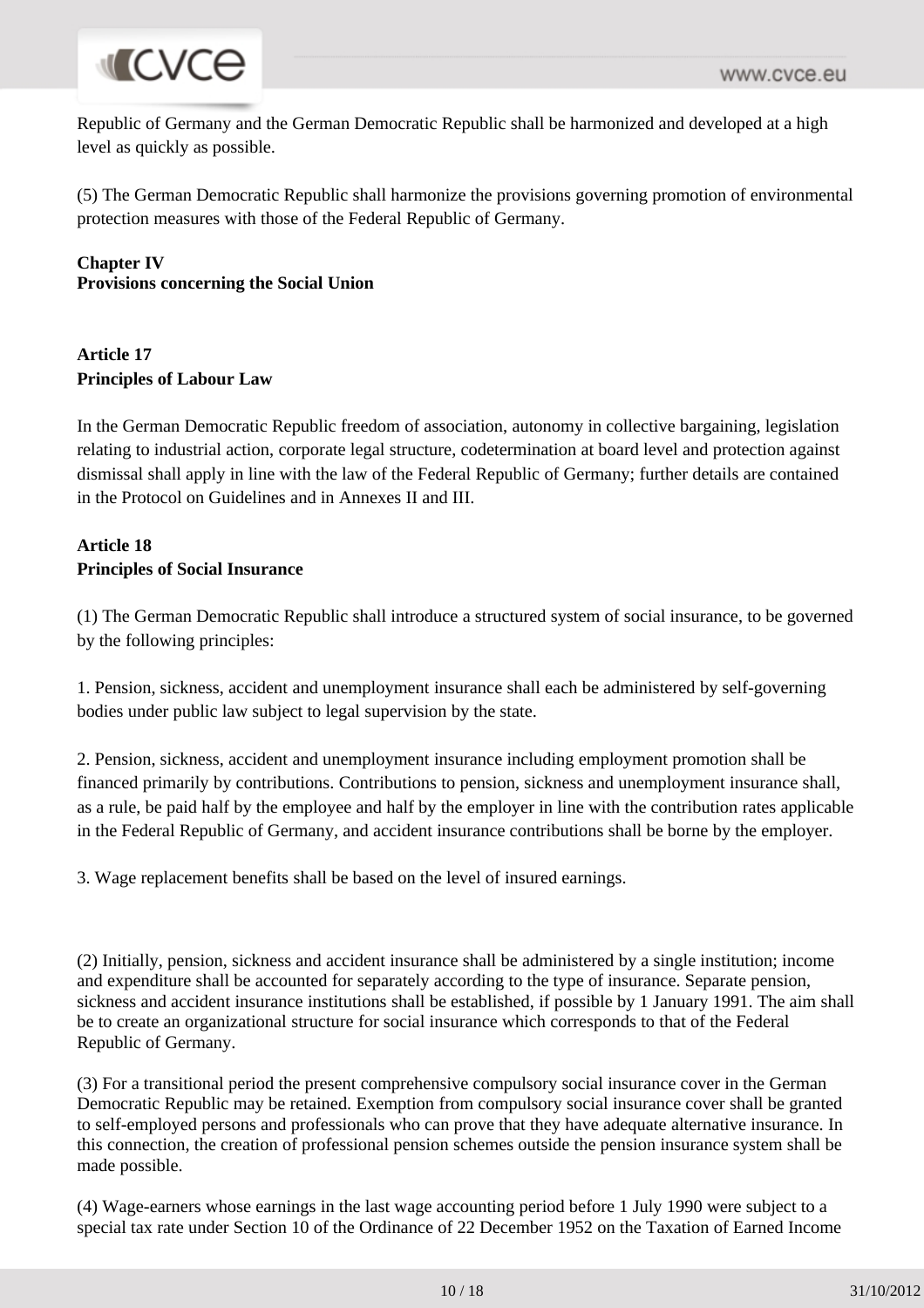(Law Gazette No. 182, p. 1413) shall receive until 31 December 1990 a supplement to their pension insurance contribution amounting to

- DM 30 for monthly wages up to DM 600,
- DM 20 for monthly wages of more than DM 600 up to DM 700, and
- DM 10 for monthly wages of more than DM 700 up to DM 800.

Earnings from several employments shall be counted together. The supplement shall be paid to the wageearner by the employer.

Upon application the employer shall be reimbursed for these payments from the budget.

(5) The ceilings for compulsory insurance cover and for contribution assessment shall be fixed according to the principles of social insurance law applying in the Federal Republic of Germany.

#### **Article 19 Unemployment Insurance and Employment Promotion**

The German Democratic Republic shall introduce a system of unemployment insurance including employment promotion which shall be in line with the provisions of the Employment Promotion Act of the Federal Republic of Germany. Special importance shall be attached to an active labour market policy, such as vocational training and retraining. Consideration shall be given to the interests of women and disabled persons. In the transitional phase, special conditions in the German Democratic Republic shall be taken into account. The Governments of both Contracting Parties shall cooperate closely in the development of unemployment insurance including employment promotion.

#### **Article 20 Pension Insurance**

(1) The German Democratic Republic shall introduce all necessary measures to adapt its pension law to the pension insurance law of the Federal Republic of Germany, which is based on the principle of wage and contribution-related benefits. Over a transitional period of five years account shall be taken of the principle of bona fide rights protection in respect of persons approaching pensionable age.

(2) The pension insurance fund shall use its resources exclusively to meet its obligations with regard to rehabilitation, invalidity, old age, and death. The existing supplementary and special pensions schemes shall be discontinued as of 1 July 1990. Accrued claims and entitlements shall be transferred to the pension insurance fund, and benefits on the basis of special arrangements shall be reviewed with a view to abolishing unjustified benefits and reducing excessive benefits. The additional expenditure incurred by the pension insurance fund because of such transfers shall be reimbursed from the budget.

(3) Upon conversion to Deutsche Mark current pensions from the pension insurance fund shall be fixed at a net replacement rate which, for a pensioner who has completed 45 insurance/working years and whose earnings were at all times in line with average earnings, shall be 70 per cent of average net earnings in the German Democratic Republic. For a greater or smaller number of insurance/working years, the percentage shall be correspondingly higher or lower. The basis for calculating the upgrading rate for individual pensions shall be the pension of an average wage-earner in the German Democratic Republic, graduated according to year of entry, who has paid full contributions to the voluntary supplementary insurance scheme of the German Democratic Republic, over and above his compulsory social insurance contributions. If there is no upgrading on this basis a pension shall be paid in Deutsche Mark which corresponds to the amount of the former pension in Mark of the German Democratic Republic. Survivors' pensions shall be calculated on the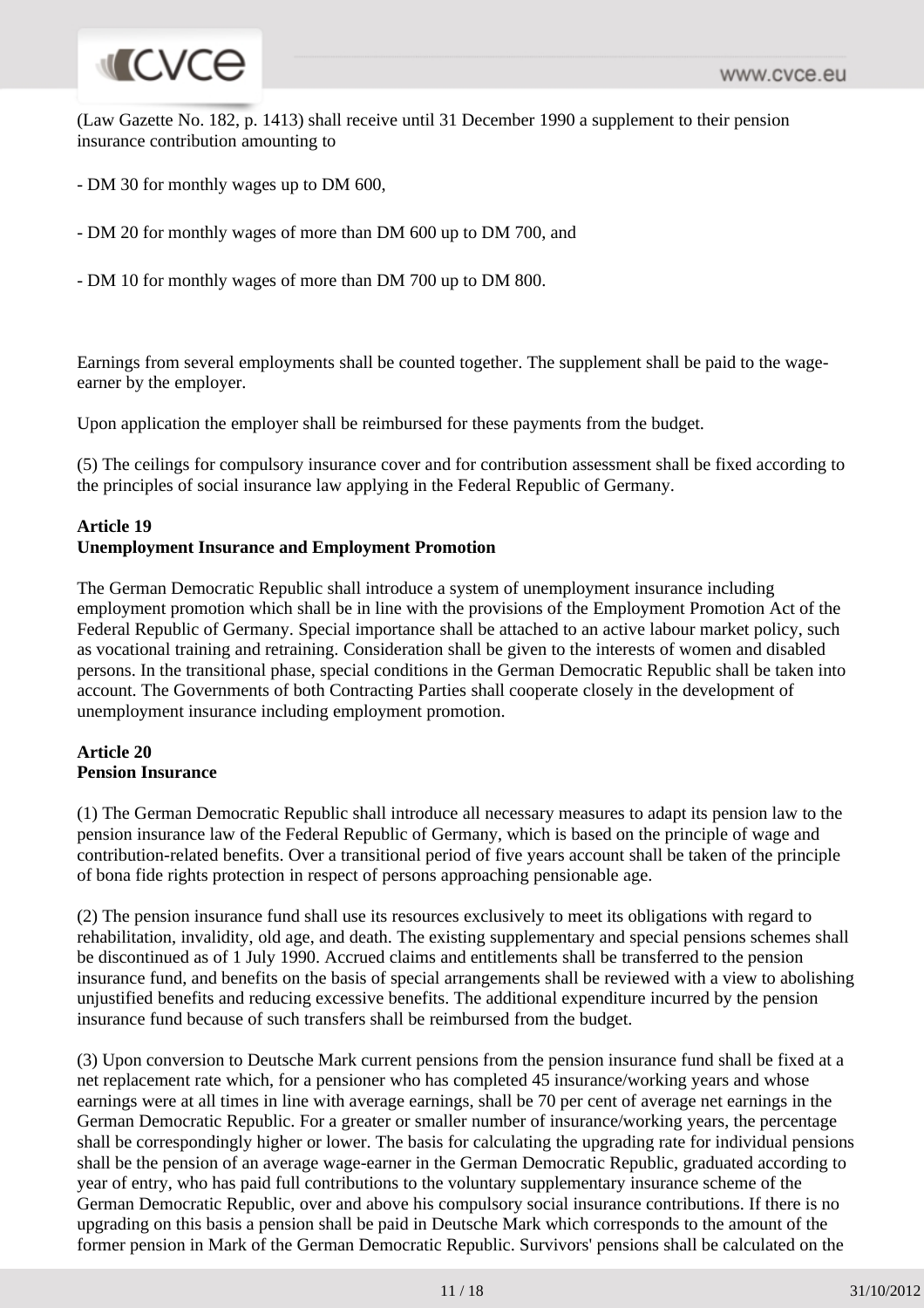## **MCVCe**

basis of the pension which the deceased would have received after conversion.

(4) Pensions from the pension insurance fund shall be adjusted in line with the development of net wages and salaries in the German Democratic Republic.

(5) The voluntary supplementary pension insurance scheme in the German Democratic Republic shall be discontinued.

(6) The German Democratic Republic shall make a government contribution to its pension insurance fund to offset its expenditure.

(7) Persons who have transferred their habitual residence from the territory of either Contracting Party to that of the other Party after 18 May 1990 shall receive from the pension insurance institution hitherto responsible a pension calculated according to the regulations applicable to that institution for the period completed there.

#### **Article 21 Health Insurance**

(1) The German Democratic Republic shall introduce all necessary measures to adapt its health insurance law to that of the Federal Republic of Germany.

(2) Benefits which have hitherto been financed from the health insurance fund according to the legislation of the German Democratic Republic but which according to the legislation of the Federal Republic of Germany are not benefits covered by the health insurance fund shall, for the time being, be financed from the budget of the German Democratic Republic.

(3) The German Democratic Republic shall introduce continued payment of wages in the event of sickness which is in line with legislation governing continued payment of wages in the Federal Republic of Germany.

(4) Pensioners shall be covered by health insurance. The contribution rate of the relevant health insurance fund shall be applicable. The health insurance contributions of pensioners shall be paid in a lump sum by the pension insurance fund to the health insurance fund. The amount to be paid shall be determined according to overall pension payments before deduction of the proportion of the health insurance contribution payable by pensioners. This shall not affect the net replacement rate envisaged after conversion of pensions.

(5) Investment in in-patient and out-patient facilities of the health service of the German Democratic Republic shall be financed from budget funds and not from contribution revenue.

#### **Article 22 Public Health**

(1) Medical care and health protection are of particular concern to the Contracting Parties.

(2) While provisionally continuing the present system, which is necessary to maintain public medical services, the German Democratic Republic shall gradually move towards the range of services offered in the Federal Republic of Germany with private providers, particularly by admitting registered doctors, dentists and pharmacists as well as independent providers of medicaments and remedial aids, and by admitting private providers of independent, non-profit-making hospitals.

(3) The German Democratic Republic shall create the necessary legal framework for the development of the necessary contractual relations - particularly as regards remuneration - between health insurance institutions and providers of services.

#### **Article 23**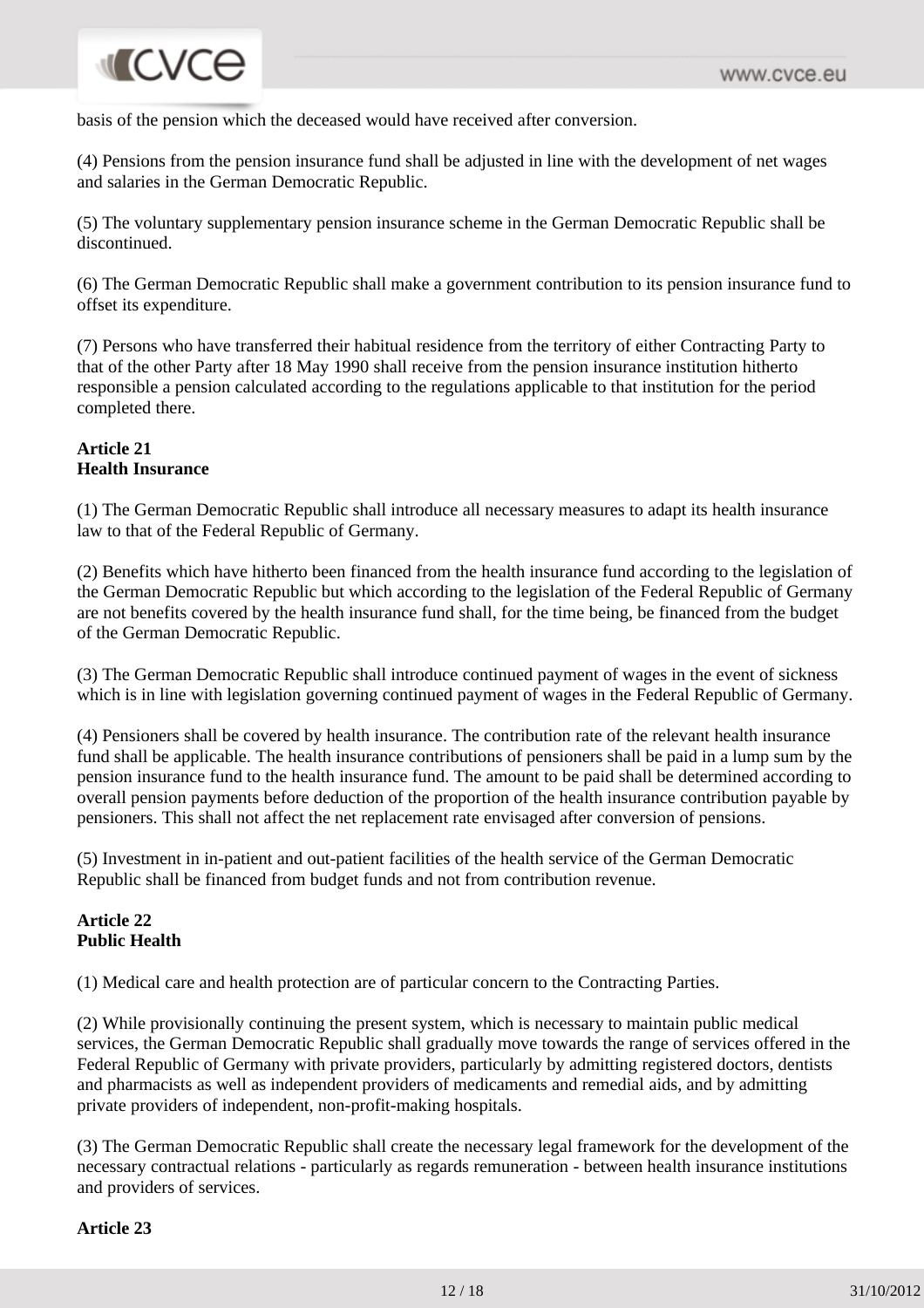#### **Accident Insurance Pensions**

(1) The German Democratic Republic shall introduce all necessary measures to adapt its accident insurance law to that of the Federal Republic of Germany.

(2) Upon conversion to Deutsche Mark, current accident insurance pensions shall be recalculated and paid on the basis of average gross earnings in the German Democratic Republic.

(3) Accident pensions to be determined after the conversion to Deutsche Mark shall be based on the average gross monthly earnings in the twelve months prior to the accident.

(4) The provisions of Article 20 (4) and (7) shall apply mutatis mutandis.

#### **Article 24 Social Assistance**

The German Democratic Republic shall introduce a system of social assistance which shall correspond to the Social Assistance Act of the Federal Republic of Germany.

#### **Article 25 Initial Financing**

If, during a transitional period, contributions to the unemployment insurance fund of the German Democratic Republic and both the contributions and the government subsidy to the pension insurance fund of the German Democratic Republic do not fully cover expenditure on benefits, the Federal Republic of Germany shall provide temporary initial financing for the German Democratic Republic within the framework of the budgetary aid granted under Article 28 of this Treaty.

#### **Chapter V Provisions concerning the budget and finance**

**Section 1 The Budget**

#### **Article 26 Principles underlying the Fiscal Policy of the German Democratic Republic**

(1) Public budgets in the German Democratic Republic shall be drawn up by the relevant national, regional or local authorities on their own responsibility, due account being taken of the requirements of general economic equilibrium. The aim shall be to establish a system of budgeting adapted to the market economy. Budgets shall be balanced as regards revenue and expenditure. All revenue and expenditure shall be included in the appropriate budget.

(2) Budgets shall be adapted to the budget structures of the Federal Republic of Germany. The following in particular shall be removed from the budget, starting with the partial budget for 1990 as of the establishment of Monetary Union:

- the social sector, in so far as it is wholly or mainly financed from charges or contributions in the Federal Republic of Germany,

- state undertakings by conversion into legally and economically independent enterprises,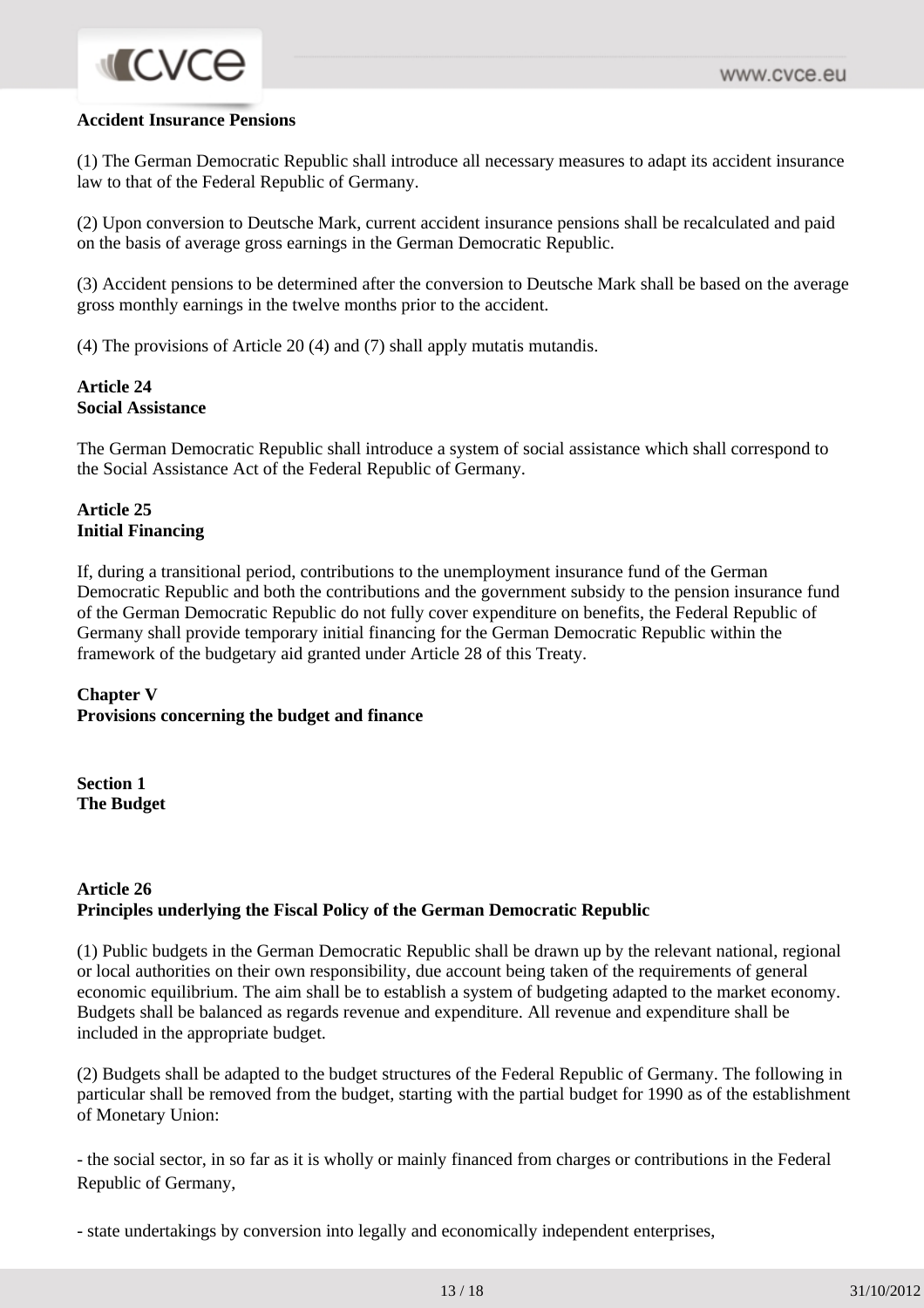- transport undertakings by making them legally independent,
- the Deutsche Reichsbahn and the Deutsche Post, which will be operated as special funds.

Government borrowing for housing shall be allocated to individual projects on the basis of their existing physical assets.

(3) National, regional and local authorities in the German Democratic Republic shall make every effort to limit deficits in drawing up and executing budgets. As regards expenditure this shall include:

- abolition of budget subsidies, particularly in the short term for industrial goods, agricultural products and food, autonomous price supports being permissible for the latter in line with the regulations of the European Communities, and progressively in the sectors of transport, energy for private households and housing, making allowance for the general development of income,

- sustained reduction of personnel expenditure in the public service,

- review of all items of expenditure, including the legal provisions on which they are based, to determine whether they are necessary and can be financed,

- structural improvements in the education system and preparatory division according to a federal structure (including the research sector).

As regards revenue, the limitation of deficits shall require, in addition to the measures under Section 2 of this Chapter, the harmonization or introduction of contributions and fees for public services corresponding to the system in the Federal Republic of Germany.

(4) An inventory shall be made of publicly owned assets. Publicly owned assets shall be used primarily for the structural adaptation of the economy and for the recapitalization of the budget in the German Democratic Republic.

#### **Article 27 Borrowing and Debts**

(1) Borrowing authorizations in the budgets of the local, regional and national authorities of the German Democratic Republic shall be limited to 10 billion Deutsche Mark for 1990 and 14 billion Deutsche Mark for 1991 and allocated to the different levels of government in agreement with the Minister of Finance of the Federal Republic of Germany. A borrowing limit of 7 billion Deutsche Mark for 1990 and 10 billion Deutsche Mark for 1991 shall be established for the advance financing of proceeds expected to accrue from the realization of assets currently held in trust. In the event of a fundamental change in conditions, the Minister of Finance of the Federal Republic of Germany may permit these credit ceilings to be exceeded.

(2) The raising of loans and the granting of equalization claims shall be conducted in agreement between the Minister of Finance of the German Democratic Republic and the Minister of Finance of the Federal Republic of Germany. The same shall apply to the assumption of sureties, warranties or other guarantees and for the total authorizations for future commitments to be appropriated in the budget.

(3) After accession, debt accrued in the budget of the German Democratic Republic shall be transferred to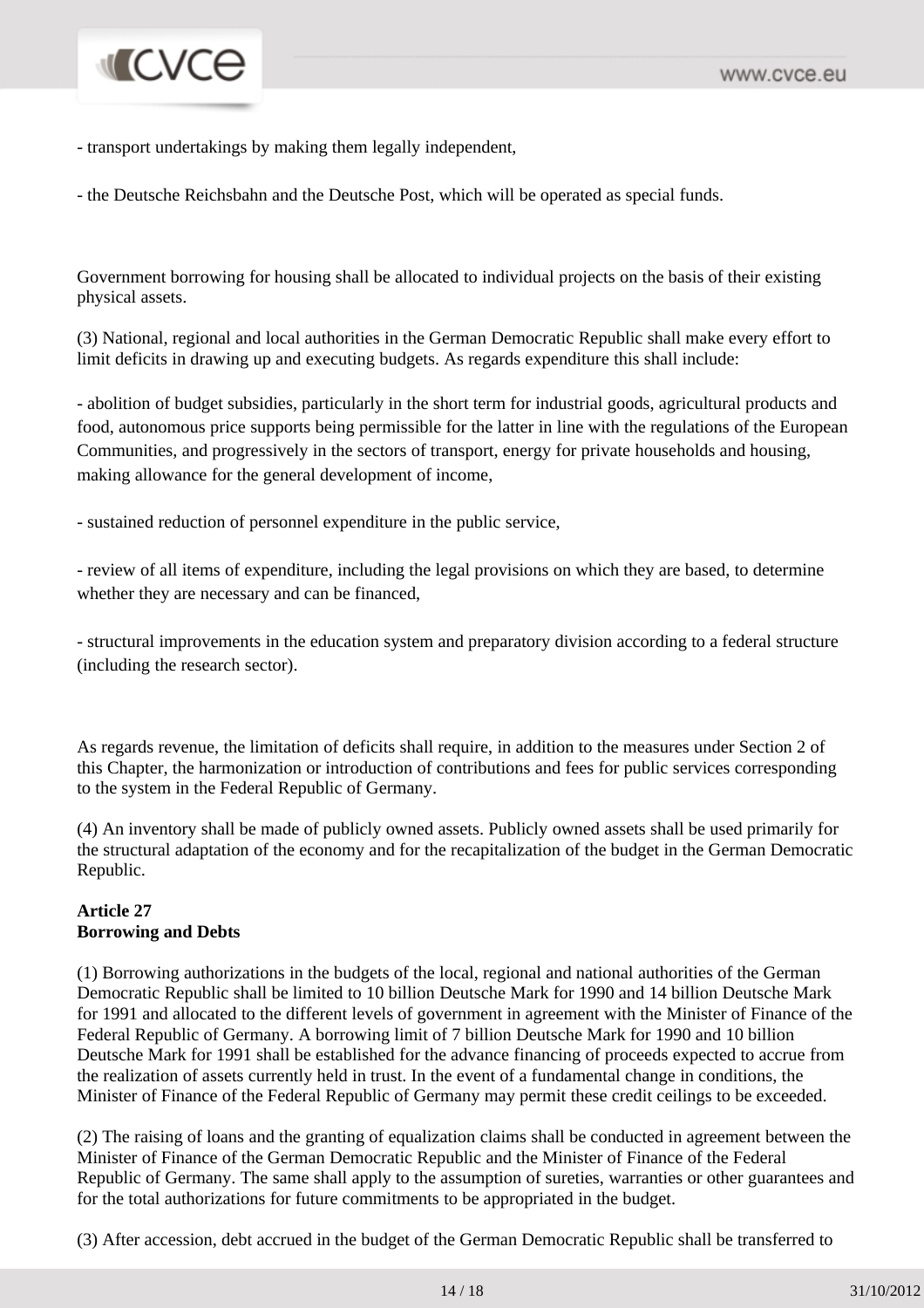the assets held in trust in so far as it can be redeemed by proceeds expected to accrue from the realization of the assets held in trust. The remaining debt shall be assumed in equal parts by the Federal Government and the Länder newly constituted on the territory of the German Democratic Republic. Loans raised by Länder and local authorities shall remain their responsibility.

#### **Article 28**

#### **Financial Allocations granted by the Federal Republic of Germany**

(1) The Federal Republic of Germany shall grant the German Democratic Republic financial allocations amounting to 22 billion Deutsche Mark for the second half of 1990 and 35 billion Deutsche Mark for 1991 for the specific purpose of balancing its budget. Furthermore, initial financing shall be made available from the federal budget, in accordance with Article 25, amounting to 750 million Deutsche Mark for the second half of 1990 for pension insurance as well as 2 billion Deutsche Mark for the second half of 1990 and 3 billion Deutsche Mark for 1991 for unemployment insurance. Payments shall be made as required.

(2) The Contracting Parties agree that the transit sum payable under Article 18 of the Agreement of 17 December 1971 on the Transit of Civilian Persons and Goods between the Federal Republic of Germany and Berlin (West) shall lapse upon the entry into force of this Treaty. The German Democratic Republic shall cancel with effect for the two Contracting Parties the regulations on fees laid down in that Agreement and in the Agreement of 31 October 1979 on the Exemption of Road Vehicles from Taxes and Fees. In amendment of the Agreement of 5 December 1989, the Contracting Parties agree that from 1 July 1990 no more payments shall be made into the hard-currency fund (for citizens of the German Democratic Republic travelling to the Federal Republic of Germany). A supplementary agreement shall be concluded between the Finance Ministers of the Contracting Parties on the use of any amounts remaining in the fund upon the establishment of monetary union.

## **Article 29 Transitional Regulations in the Public Service**

The Government of the German Democratic Republic shall guarantee, with due regard for the first sentence of Article 2 (1), that in collective bargaining agreements or other settlements in the public administration sector the general economic and financial conditions in the German Democratic Republic and the exigencies of budget consolidation are taken into account, with any new service regulations being of a transitional nature only. The Federal Representation of Staff Act shall be applied mutatis mutandis.

**Section 2 Finance**

#### **Article 30 Customs and Special Excise Taxes**

(1) In accordance with the principle set out in Article 11 (3) of this Treaty, the German Democratic Republic shall adopt step by step the customs law of the European Communities, including the Common Customs Tariff, and the special excise taxes stipulated in Annex IV to this Treaty.

(2) The Contracting Parties are agreed that their customs territory shall comprise the area of application of this Treaty.

(3) Equalization at the border between the fiscal territories for excise taxes of both Contracting Parties, except those on tobacco, shall be discontinued. Fiscal jurisdiction shall remain unaffected. Separate agreements shall be made to offset shifts in excise revenue.

(4) The movement of untaxed excisable goods between the fiscal territories shall be permitted as stipulated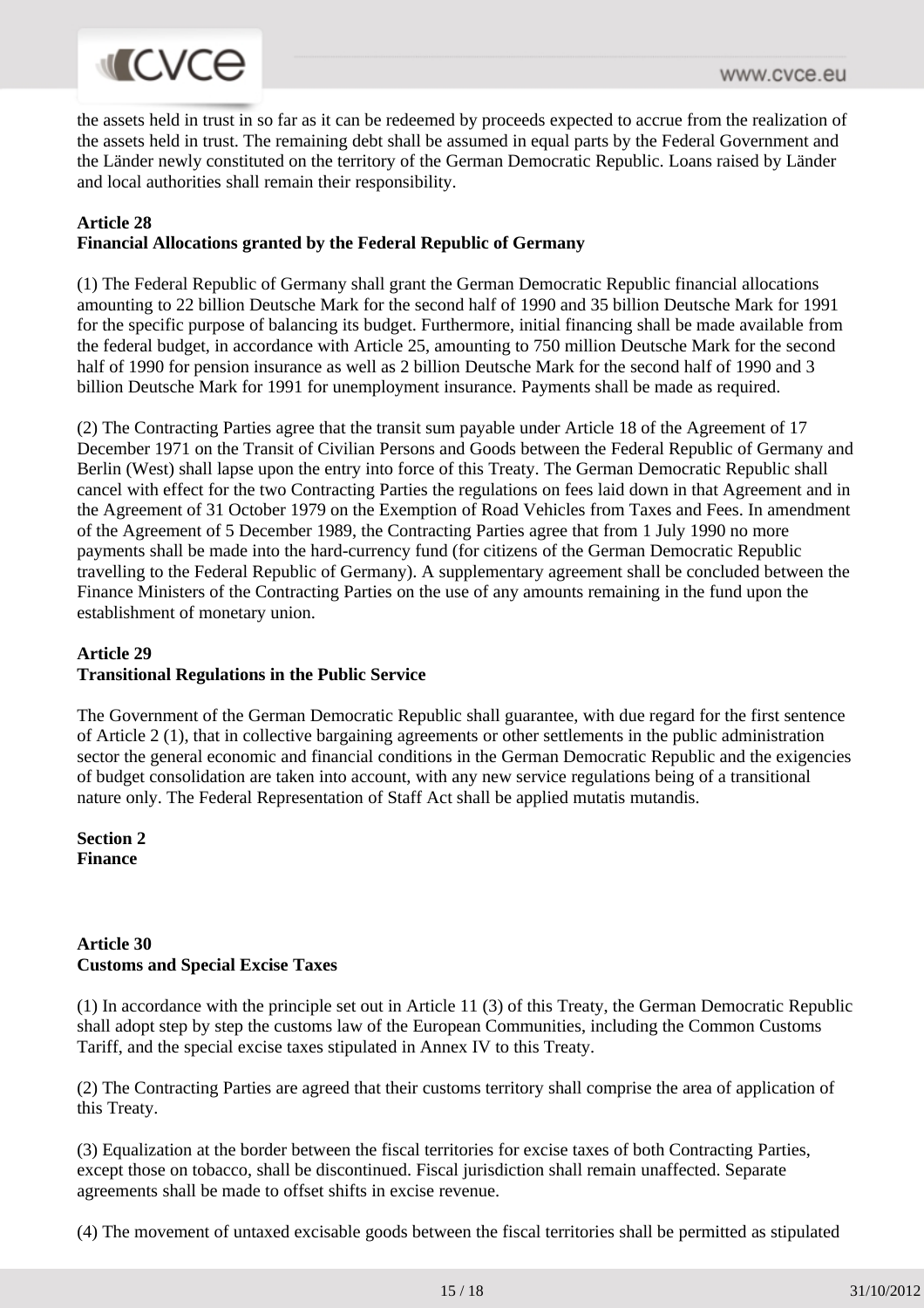in the regulations on movements of untaxed goods within one fiscal territory.

(5) Tax relief for export goods shall be granted only upon proof of export to territories other than the two fiscal territories.

#### **Article 31**

#### **Taxes on Income, Property, Net Worth and Transactions**

(1) The German Democratic Republic shall regulate taxes on income, property, net worth and transactions in accordance with Annex IV to this Treaty.

(2) For the purposes of turnover tax there shall be no tax frontier between the Contracting Parties; in consequence, there shall be no equalization of turnover tax burdens at the frontier. Fiscal jurisdiction shall remain unaffected. The right of input tax deduction shall extend to the tax on turnovers which are subject to the turnover tax of the other Contracting Party. Compensation for the reduced yield resulting from this shall be settled by special agreement.

(3) Where there is unlimited net worth tax liability in the territory of one Contracting Party, that Party shall have the exclusive right to tax; where there is unlimited net worth tax liability in the territories of both Contracting Parties, this shall apply to the Party with which the taxpayer has the closer personal and economic ties (centre of vital interests) or in whose territory he has effective management as a legal person. Property located in the territory of the other Contracting Party shall be assessed according to the regulations for domestic property applying in that territory.

(4) Where there is unlimited inheritance tax or gift tax liability in the territory of one Contracting Party, that Party shall have the exclusive right to tax transfers on which tax is payable after 31 December 1990. Where there is unlimited tax liability in the territory of both Contracting Parties, this shall apply to the Party with which the testator or donor had the closer personal and economic ties when the tax liability was incurred (centre of vital interests), or in whose territory he had effective management as a legal person. The second sentence of paragraph 3 above shall be applied mutatis mutandis to evaluation.

(5) Paragraph 4 shall apply accordingly to transfers of property by reason of death on which taxes are incurred after 30 June 1990 and before 1 January 1991. Transfers of property by reason of death from citizens of the Contracting Parties who had established residence in the territory of the other Party after 8 November 1989 or who for the first time had their customary abode there and who still had their residence or customary abode there at the time of death cannot be subjected to any higher inheritance tax than would be imposed where there is unlimited tax liability in the territory of the first-mentioned Contracting Party.

(6) Disclosure and notification obligations resulting from the inheritance tax and gift tax legislation of the Contracting Parties shall in each case apply also with regard to the revenue authorities of the other Party.

#### **Article 32 Exchange of Information**

(1) The Contracting Parties shall exchange such information as is necessary for the execution of their taxation and monopoly legislation. The Ministers of Finance of the Contracting Parties, together with the authorities empowered by them, shall be responsible for the exchange of information. Any information received by a Contracting Party shall be treated as secret in the same manner as information obtained under the domestic laws of that party and shall be disclosed only to those persons or authorities (including courts and administrative bodies) involved in the assessment or collection of, the enforcement or prosecution in respect of, or the determination of appeals in relation to the taxes and monopolies falling within this Section. Such persons or authorities shall use the information for these purposes only. They may disclose the information in public court proceedings or in judicial decisions.

(2) The provisions of paragraph 1 shall not commit either Contracting Party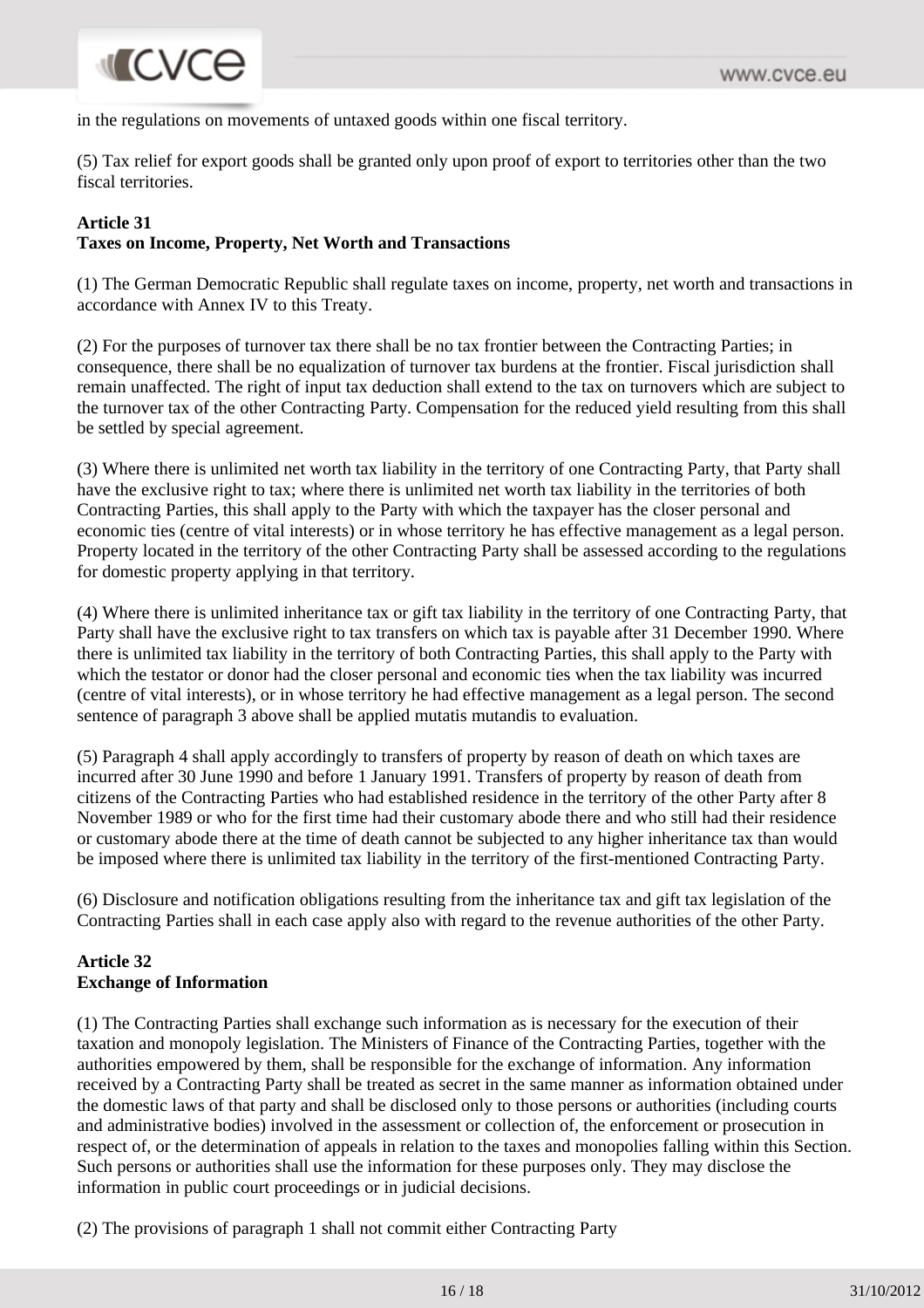- to carry out administrative measures at variance with the laws and administrative practice of that or of the other Contracting Party;

- to supply information which is not obtainable under the laws or in the normal course of the administration of that or of the other Contracting Party;

- to supply information which would disclose any trade, business, industrial, commercial or professional secret or trade process, or information the disclosure of which would be contrary to public policy.

#### **Article 33 Consultation Procedure**

(1) The Contracting Parties shall endeavour to avoid double taxation in respect of taxes on income, property, net worth and transactions by reaching agreement on the appropriate delimitation of the tax base. They shall also strive to eliminate by mutual agreement any difficulties or doubts which result from the interpretation or application of their law on the taxes and monopolies that fall within this Section.

(2) To reach agreement as mentioned in paragraph 1 above, the Minister of Finance of the Federal Republic of Germany and the Minister of Finance of the German Democratic Republic may communicate directly with each other.

#### **Article 34 Structure of the Revenue Administration**

(1) The German Democratic Republic shall create the legal basis for a three-tier revenue administration in line with the Revenue Administration Act of the Federal Republic of Germany, incorporating the amendments arising from this Treaty, and shall establish the administrations accordingly.

(2) Before the establishment of monetary, economic and social union, the first priority shall be to set up efficient tax and customs administrations.

**Chapter VI Final Provisions**

### **Article 35 International Treaties**

This Treaty shall not affect the international treaties which the Federal Republic of Germany and the German Democratic Republic have concluded with third countries.

### **Article 36 Review of the Treaty**

The provisions of this Treaty shall be reviewed in the light of any fundamental changes in the situation.

**Article 37 Berlin Clause**